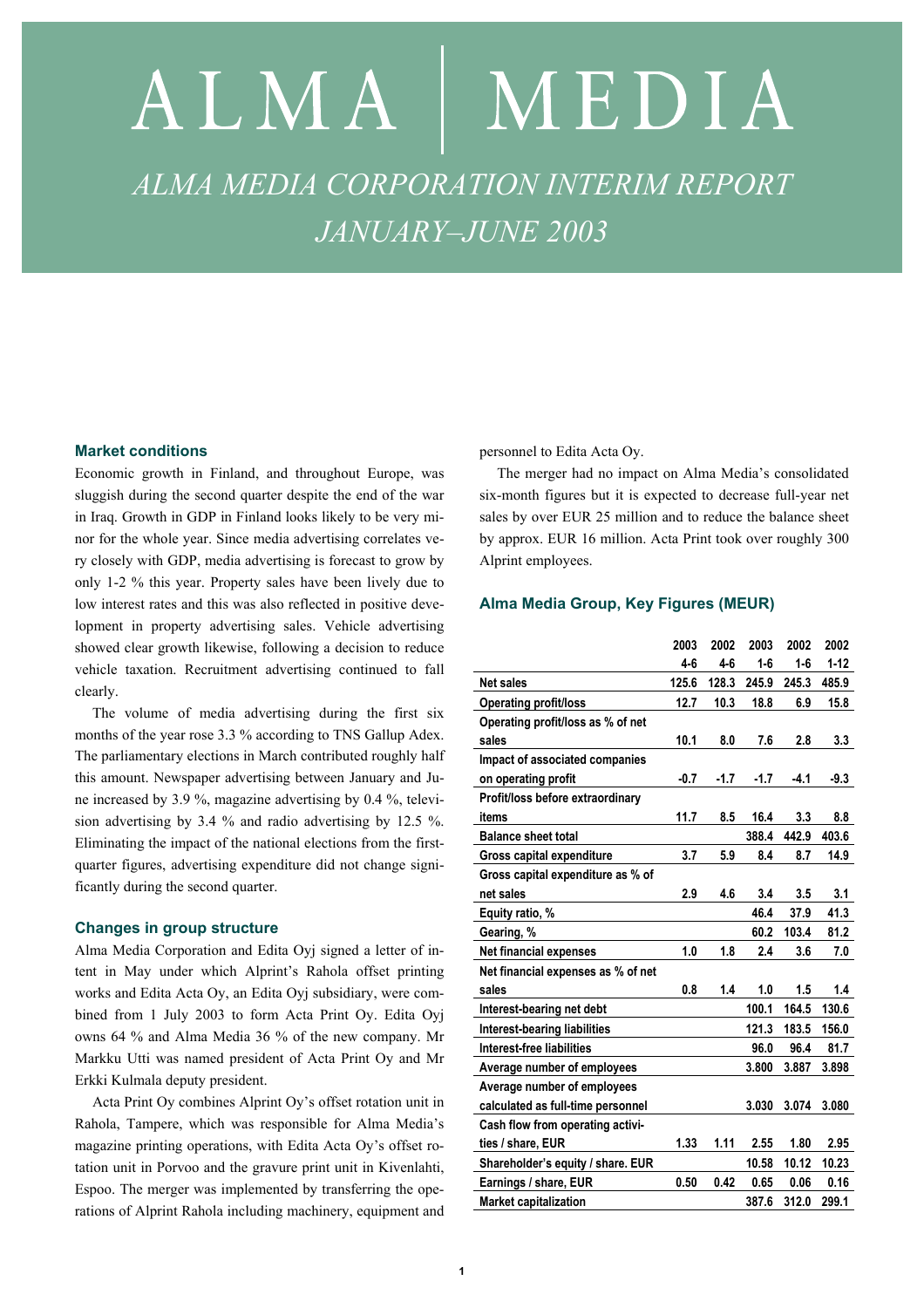# **Net sales and operating profit/loss Net sales by division (MEUR)**

|                                   | 2003  | 2002   | 2003    | 2002    | 2002     |
|-----------------------------------|-------|--------|---------|---------|----------|
|                                   | 4-6   | 4-6    | 1-6     | 1-6     | $1 - 12$ |
| <b>Alpress</b>                    | 51.6  | 52.1   | 101.6   | 101.2   | 201.3    |
| <b>Broadcasting</b>               | 46.6  | 48.8   | 91.4    | 90.6    | 177.6    |
| <b>Media Services</b>             | 18.3  | 18.3   | 36.2    | 36.1    | 73.9     |
| <b>Business Information Group</b> | 12.2  | 11.5   | 23.8    | 22.4    | 43.2     |
| <b>Parent Company</b>             | 3.4   | 3.4    | 6.7     | 6.8     | 13.6     |
| Intragroup net sales              | -6.4  | $-5.9$ | $-13.8$ | $-11.8$ | $-23.7$  |
| Total                             | 125.6 | 128.3  | 245.9   | 245.3   | 485.9    |

#### **Operating profit/loss by division (MEUR)**

| <b>Alpress</b>                    | 7.7    | 9.3    | 14.4   | 14.7   | 27.2   |
|-----------------------------------|--------|--------|--------|--------|--------|
| <b>Broadcasting</b>               | 3.4    | 0.7    | 3.4    | $-7.3$ | $-7.2$ |
| <b>Media Services</b>             | $-0.3$ | $-0.6$ | $-1.2$ | $-1.9$ | $-2.2$ |
| <b>Business Information Group</b> | 1.8    | 1.6    | 2.3    | 2.6    | 2.4    |
| <b>Parent Company</b>             | -0.6   | -0.7   | -1.1   | -1.8   | $-3.8$ |
| <b>Group entries</b>              | 0.7    | -0.1   | 0.9    | 0.5    | $-0.6$ |
| Total                             | 12.7   | 10.3   | 18.8   | 6.9    | 15.8   |

#### **Group net sales and result: April-June**

The Group's net sales fell by slightly over 2 % in the second quarter. The main reasons were lower advertising sales by MTV3 Channel, a fall in Iltalehti's circulation revenue, and a reduction in external printing contracts by Alpress and Alprint. Business Information Group's net sales increased due to the inclusion of the Suomen Lehdentekijät subgroup from the start of 2003.

The Group's profitability improved further during the second quarter due principally to the Broadcasting division's lower operating licence fee and the improved performance of the associated companies. The lower operating licence fee reduced Broadcasting's expenses by EUR 5.2 million.

The Group's operating profit was 23 % higher than one year earlier, totalling EUR 12.7 million. Earnings per share were EUR 0.50 (0.42). The equity ratio at the end of June reached 46.4 % (41.3 % on 31 December 2002). Interestbearing net debt amounted to EUR 100.1 million (EUR 130.6 million on 31 December 2002).

#### **Group net sales and result: January-June**

Consolidated net sales were slightly higher than last year owing to the inclusion of the Suomen Lehdentekijät -ryhmä Oy subgroup from the beginning of the year and to solid advertising sales by the Broadcasting division during the first quarter. The parliamentary elections in the spring also raised advertising sales by the print media.

The consolidated operating profit almost tripled to EUR 18.8 (6.9) million. The principal reasons were the halving of the operating licence fee compared to the same period last year, improved associated company results, and the determined measures to control costs throughout the Group.

# **Balance sheet and financial condition**

The Group's balance sheet totalled EUR 388.4 million at the end of June (EUR 403.6 million on 31 December 2002). The equity ratio at the close of the period was 46.4 % (41.3 % on 31 December 2002) and shareholders' equity per share was EUR 10.58 (EUR 10.23 on 31 December 2002). A dividend of EUR 3.9 million was paid in March on the result for 2002.

The Group's cash flow was strong throughout the first six months mainly because of the positive direction of Alma Media's operations and the continued moderate level of investments. The strong cash flow allowed interest-bearing debt to be reduced by EUR 34.7 million. The Group's interestbearing loans are denominated in euros and are therefore not hedged against exchange rate fluctuations. Certain foreign currency purchases, however, are hedged.

#### **Capital expenditure**

Gross capital expenditure totalled EUR 8.4 (8.7) million. Roughly one-third of this amount related to shares in subsidiary companies, the remainder comprising normal repair and maintenance expenditure.

#### **Personnel and administration**

Mr Heikki Salonen, a member of the company's Executive Committee, retired in May and Ms Ritva Sallinen, Alma Media's senior vice president, finance and administration, moved to Acta Print Oy at the end of the period. Mr Teemu Kangas-Kärki has acted as the company's new chief financial officer and a member of the Executive Committee since the beginning of June.

#### **The Alma Media share**

Altogether 47,000 (19,000) Series I shares and 1,224,000 (747,000) Series II shares as well as 2,850 (4,000) A warrants and 225 B warrants were traded on the Helsinki Exchanges during the first six months of the year. Trading was especially brisk in May and June, during which time more than 800,000 Series II shares changed hands. During the second quarter the number of nominee-registered shareholders rose by four percentage points to 15.8 %. Alma Media's share prices developed distinctly better during the first half of the year than the Helsinki all-share index and the media sector index.

Alma Media Corporation's market capitalization at the end of June was EUR 388 (312) million.

As decided by the Annual General Meeting on 24 March 1999, the company offered bonds with warrants totalling 1,220,000 Finnish markka (MEUR 0.2) to personnel and the attached warrants may be exercised to subscribe for at most 610,000 Alma Media Corporation Series II shares. The A warrants came into force on 28 May 2001 and the B warrants on 28 May 2003. Both warrants end on 30 June 2006.

The price of the shares subscribable under the A warrants is currently EUR 21.51 and for the shares under the B war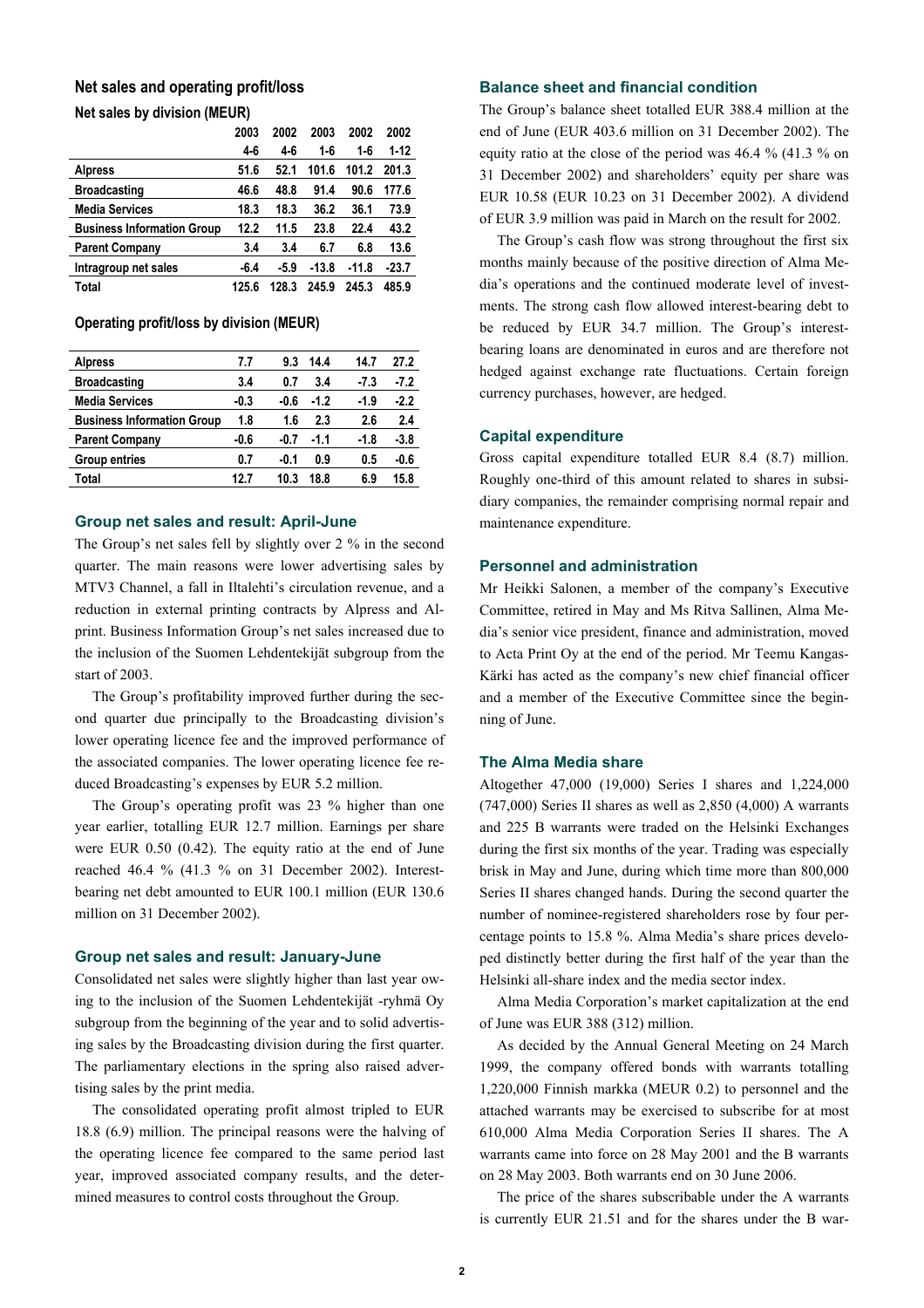rants EUR 24.80. No warrants had been exercised by the end of June.

The Board of Directors has no unexercised authorizations to raise the share capital.

#### **Share price (EUR) January – June 2003**

|                  | <b>Highest</b> | Lowest | 30 June 2003 |
|------------------|----------------|--------|--------------|
| Series I         | 24.50          | 16.80  | 23.90        |
| Series II        | 25.50          | 16.00  | 25.20        |
| A warrant        | 3.00           | 1.70   | 2.25         |
| <b>B</b> warrant | 1.30           | 1.26   | 1.26         |

#### **Subsequent events**

Alma Media Corporation and Edita Oy closed the deal on 1 July 2003 to merge Edita Acta Oy and Alprint's Rahola printing works.

Ms Terhi Heikkinen was appointed executive vice president, human resources and a member of the Executive Committee in August. She joins Alma Media on 1 September 2003.

## **Prospects to end of year**

The company's full-year net sales will be lower than last year owing to the Alprint Rahola merger. Alma maintains its profit and profitability forecast for the full year. The Group's operating profit is excpected to show a significant improvement on last year and all the divisions are expected to report at least the same level of operating profit they reached last year.

# **OPERATIONS BY DIVISION**

#### **Alpress**

| Alpress's key figures          | 2003  | 2002  | 2003  | 2002  | 2002  |
|--------------------------------|-------|-------|-------|-------|-------|
| (MEUR)                         | 4-6   | 4-6   | 1-6   | 1-6   | 1-12  |
| <b>Net sales</b>               | 51.6  | 52.1  | 101.6 | 101.2 | 201.3 |
| <b>Circulation sales</b>       | 22.6  | 22.6  | 46.1  | 46.3  | 93.3  |
| <b>Media advertising sales</b> | 25.5  | 24.6  | 48.1  | 45.5  | 90.1  |
| <b>Printing sales</b>          | 2.5   | 3.5   | 5.1   | 7.2   | 13.5  |
| Other net sales                | 1.0   | 1.5   | 2.3   | 2.3   | 4.5   |
| <b>Operating profit</b>        | 7.7   | 9.3   | 14.4  | 14.7  | 27.2  |
| Operating profit / net sa-     |       |       |       |       |       |
| les, %                         | 14.9  | 17.8  | 14.2  | 14.6  | 13.4  |
| Gross capital expenditure      | 0.8   | 3.7   | 1.7   | 4.4   | 6.4   |
| Personnel on average           |       |       |       |       |       |
| (workforce)                    | 1,679 | 1.707 | 1.642 | 1.672 | 1.681 |
| Full-time personnel on         |       |       |       |       |       |
| average                        | 1.195 | 1.199 | 1.166 | 1.175 | 1.182 |

The positive upswing in media sales continued in all Alpress provincial papers. Growth was driven among other factors by intensified competition in the retail sector and an increase in vehicle sales following tax reductions. Iltalehti's net sales from media sales decreased only marginally despite the decision to cease adult entertainment advertising, which previously contributed almost 15 %, or EUR 1.7 million, annually to Iltalehti's media sales.

Circulation revenue from Alpress's subscribed newspapers increased slightly but the drop in afternoon newspaper circulations continued. This decrease slowed clearly, however, and was 2.2 % in the second quarter. Iltalehti's circulation sales picked up at the start of the third quarter.

As competition intensified, net sales of the division's printing works fell significantly partly because of pressure on prices but in particular due to the Pori printing works, where exports to Russia and EU countries decreased.

Expenses other than personnel expenses in Alpress continued to decrease during the second quarter compared to last year even though the division committed higher investment spending to sales and marketing than last year. Major reasons for this development were a drop in paper prices coupled with greater cost-consciousness in all business units.

Alpress's six-month operating profit corresponded to last year's level. Of the large business units, Iltalehti's operating profit was below the comparable period's due to the fall in circulation revenue and a rise in marketing costs. Alpress's second-quarter result was depressed by a EUR 0.7 million provision to cover the costs of soil decontamination at a sold property.

## **Broadcasting**

| Broadkasting's key        | 2003    | 2002 | 2003  | 2002    | 2002  |
|---------------------------|---------|------|-------|---------|-------|
| figures (MEUR)            | $4 - 6$ | 4-6  | 1-6   | $1 - 6$ | 1-12  |
| Net sales                 | 46.6    | 48.8 | 91.4  | 90.6    | 177.6 |
| <b>Operating profit</b>   | 3.4     | 0.7  | 3.4   | $-7.3$  | -7.2  |
| Operating profit /        |         |      |       |         |       |
| net sales, %              | 7.3     | 1.5  | 3.7   | -8.1    | -4.1  |
| Gross capital expenditure | 1.6     | 0.9  | 2.1   | 2.7     | 3.9   |
| Personnel on average      |         |      |       |         |       |
| (workforce)               | 526     | 525  | 521   | 525     | 527   |
| MTV3's and Subty's share  |         |      |       |         |       |
| of total viewing time, %  |         |      |       |         |       |
| (prime-time,              |         |      |       |         |       |
| 10-44 year-olds)          | 44.5    | 40.5 | 46.5  | 42.5    | 44.3  |
| TV4 AB's net sales        | 64.0    | 64.2 | 123.1 | 123.4   | 248.3 |
| TV4 AB's operating profit | 4.1     | 3.9  | 4.9   | -0.5    | 12.8  |
| TV4 AB's impact on        |         |      |       |         |       |
| Broadcasting's            |         |      |       |         |       |
| operating profit          | $-0.1$  | 0.1  | -0.7  | $-1.2$  | -1.1  |

The Broadcasting division is responsible for Alma Media's television and radio broadcasting. Its profits include the contribution (after goodwill amortization) of Alma Media's holding in Sweden's TV4 AB. In the second quarter MTV Oy increased its holding in SubTV Oy to 96.9 % (64.5 %).

The division's second-quarter net sales were 4.6 % down on the same period last year due to a reduction in MTV3 Channel's television advertising sales. The company reached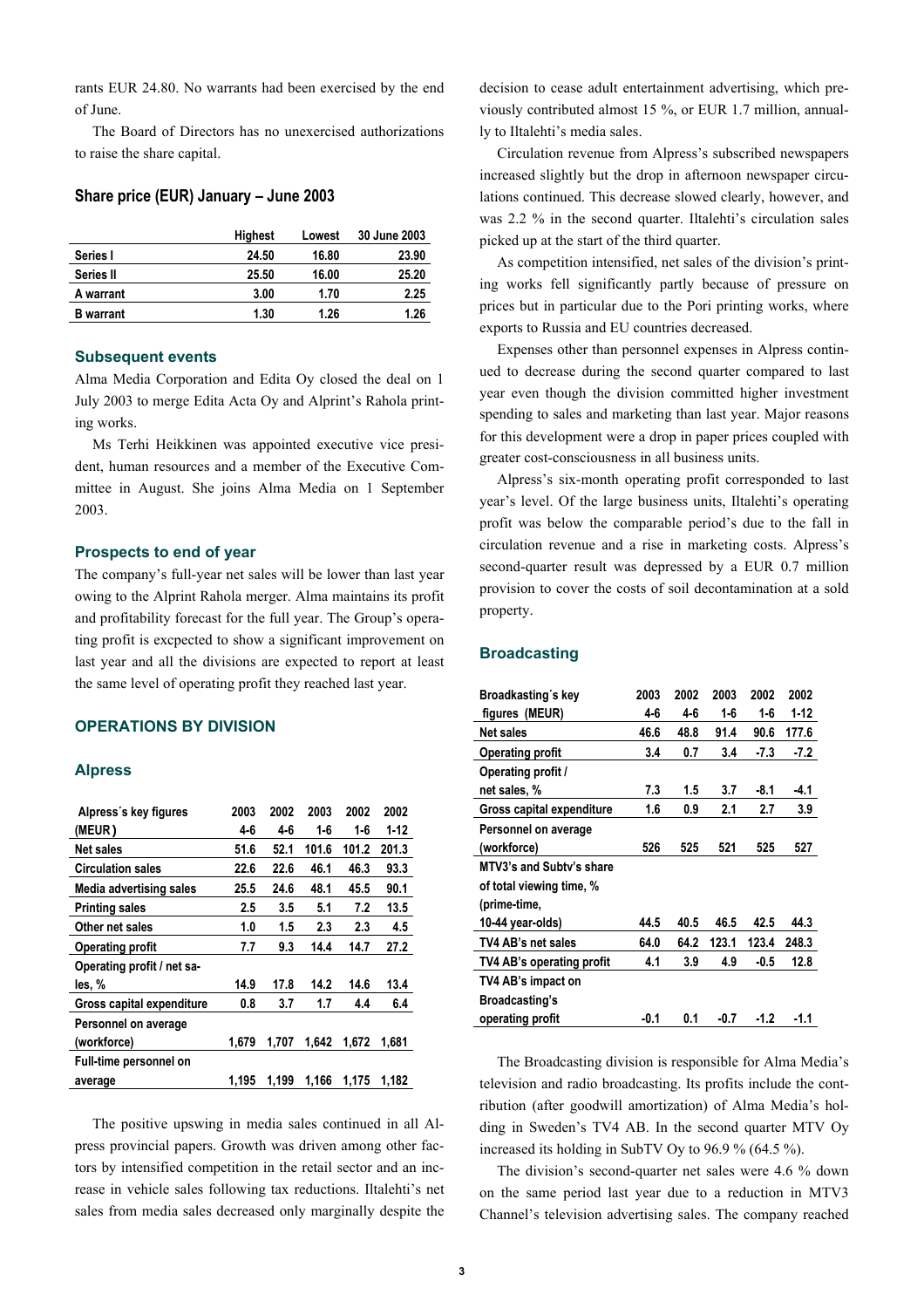its television viewing time and advertising price targets as planned. Radio Nova's net sales rose 13 % during the second quarter. Greater attention was given to programming during the second quarter, which raised the division's share of television viewing time by 4 percentage units. The division's second-quarter operating profit was EUR 2.8 million higher than one year earlier due to the reduction in costs and the increase in Radio Nova's media sales.

The division's six-month net sales rose by almost one per cent. Television advertising corresponded to last year's level but radio advertising increased 20 %. The six-month operating profit was EUR 10.7 million higher than at the same time last year principally because of the cut in operating licence fee and the improved profit contributions of the associated companies, the main reason for which was the Suomen Urheilutelevisio Oy divestment in January 2003. Distribution costs related to programming and digital television were slightly higher than at the same time last year. while the level of other costs was unchanged.

# **Media Services**

| Media Services's key             | 2003   | 2002    | 2003    | 2002    | 2002   |
|----------------------------------|--------|---------|---------|---------|--------|
| figures (MEUR)                   | 4-6    | $4 - 6$ | $1 - 6$ | $1 - 6$ | $1-12$ |
| <b>Net sales</b>                 | 18.3   | 18.3    | 36.2    | 36.1    | 73.9   |
| Alprint's net sales              | 14.6   | 15.3    | 28.7    | 30.0    | 61.5   |
| -Alprint's exports               |        |         |         |         |        |
| to Russia                        | 2.4    | 3.4     | 5.3     | 6.7     | 14.7   |
| -Alprint's other exports         | 5.6    | 5.6     | 10.7    | 10.8    | 22.3   |
| -Alprint's domestic sales        | 6.6    | 6.3     | 12.7    | 12.5    | 24.5   |
| Net sales of Classified          |        |         |         |         |        |
| <b>Services</b>                  | 2.0    | 1.8     | 4.0     | 3.7     | 7.1    |
| <b>Net sales of Information</b>  |        |         |         |         |        |
| <b>Systems</b>                   | 1.6    | 1.4     | 3.2     | 2.7     | 5.5    |
| Net sales of                     |        |         |         |         |        |
| <b>New Businesses</b>            | 0.3    | 0.5     | 0.7     | 1.0     | 2.0    |
| Media Service's                  |        |         |         |         |        |
| operating loss                   | $-0.3$ | $-0.6$  | $-1.2$  | $-1.9$  | $-2.2$ |
| Alprint's operating loss         | $-0.1$ | $-0.4$  | $-0.7$  | $-1.4$  | -1.2   |
| Operating loss /                 |        |         |         |         |        |
| net sales, %                     | -1.8   | $-3.3$  | $-3.2$  | $-5.2$  | $-2.9$ |
| <b>Gross capital expenditure</b> | 0.8    | 0.2     | 1.2     | 0.7     | 1.8    |
| Personnel on average             |        |         |         |         |        |
| (workforce)                      | 455    | 484     | 456     | 479     | 478    |

During the first six months of the year the Media Services division consisted of Alprint (printing), Classified Services, Information Services and New Ventures. EUR 27 million of Alprint's six-month net sales was generated by the Rahola unit subsequently moved to Acta Print.

Media Services' six-month net sales were at last year's level. Alprint's exports to Russia decreased clearly but within Classified Services net sales of Autotalli.com (vehicle trading) and Etuovi.com (residential) are growing strongly. Sales by Jobline (online recruitment advertising), however, fell by almost one-fifth.

## **Business Information Group**

| Big's key figures (MEUR)      | 2003   | 2002 | 2003    | 2002    | 2002     |
|-------------------------------|--------|------|---------|---------|----------|
|                               | 4-6    | 4-6  | $1 - 6$ | $1 - 6$ | $1 - 12$ |
| <b>Net sales</b>              | 12.2   | 11.5 | 23.8    | 22.4    | 43.2     |
| <b>Circulation sales</b>      | 3.3    | 3.4  | 6.8     | 7.0     | 13.9     |
| <b>Advertising sales</b>      | 5.1    | 6.1  | 9.8     | 11.4    | 21.6     |
| <b>Other sales</b>            | 3.8    | 2.0  | 7.2     | 3.9     | 7.8      |
| <b>Operating profit</b>       | 1.8    | 1.6  | 2.3     | 2.6     | 2.4      |
| Operating profit /            |        |      |         |         |          |
| net sales, %                  | 14.6   | 14.3 | 9.5     | 11.6    | 5.6      |
| Gross capital expenditure     | 0.3    | 0.4  | 3.0     | 0.6     | 0.8      |
| Personnel on average          |        |      |         |         |          |
| (workforce)                   | 383    | 357  | 381     | 356     | 356      |
| Talentum Oyj's net sales      | 28.3   | 30.6 | 57.0    | 60.1    | 114.6    |
| Talentum Oyj's operating      |        |      |         |         |          |
| profit                        | $-1.1$ | -0.5 | 0.1     | $-0.1$  | -0.3     |
| Talentum Oyj's impact on      |        |      |         |         |          |
| <b>BIG's operating profit</b> |        |      |         |         |          |
| after goodwill                |        |      |         |         |          |
| depreciation                  | -0.7   | -1.0 | $-1.1$  | -1.4    | -4.7     |

Business-to-business media advertising was once again a difficult market. Kauppalehti's revenue from advertising sales fell by almost one-fifth during the second quarter. Its net sales, however, rose 6 % during the first six months, and 6 % during the second quarter likewise, owing to the inclusion of the Suomen Lehdentekijät subgroup acquired at the beginning of the year.

The improved profitability of Suomen Lehdentekijät and Baltic News Service, coupled with cost-cutting measures implemented in the division and decreased negative impact caused by Talentum Oyj, meant that BIG's operating profit rose slightly despite the clear fall in revenue from media sales.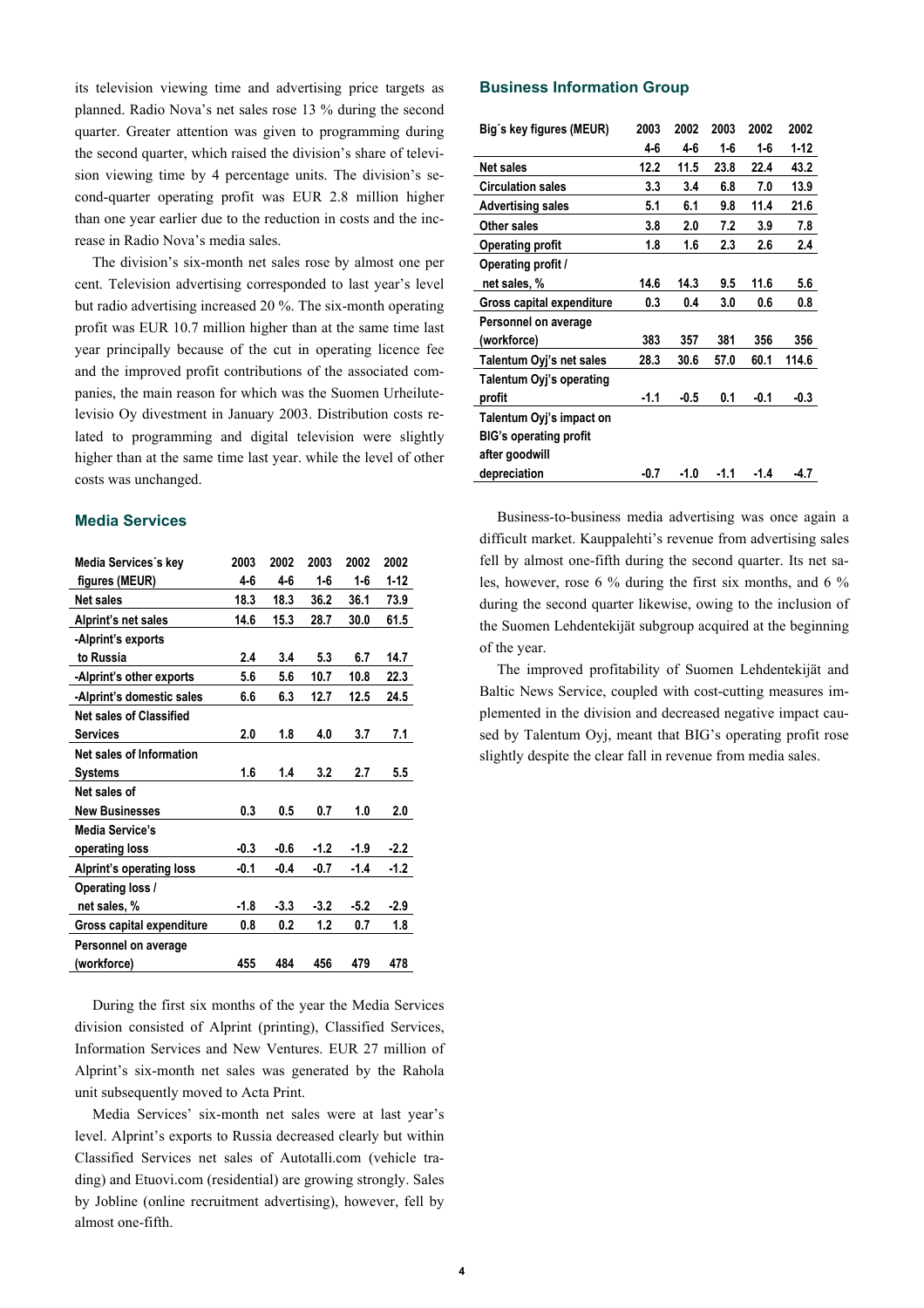# **CONSOLIDATED INCOME STATEMENT (MEUR)**

|                                        | 2003     | 2002     | 2003     | 2002     | 2002     |
|----------------------------------------|----------|----------|----------|----------|----------|
|                                        | $4-6$    | $4-6$    | $1-6$    | $1-6$    | $1 - 12$ |
| <b>NET SALES</b>                       | 125.6    | 128.3    | 245.9    | 245.3    | 485.9    |
| Share of associated companies'         |          |          |          |          |          |
| results                                | $-0.7$   | $-1.7$   | $-1.7$   | $-4.1$   | $-9.3$   |
| Other operating income                 | 1.2      | 0.9      | 1.9      | 1.4      | 8.8      |
| Operating expenses                     | $-113.4$ | $-117.2$ | $-227.3$ | $-235.7$ | $-469.6$ |
| OPERATING PROFIT/LOSS                  | 12.7     | 10.3     | 18.8     | 6.9      | 15.8     |
| Financial income and expenses          | $-1.0$   | $-1.8$   | $-2.4$   | $-3.6$   | $-7.0$   |
| PROFIT/LOSS BEFORE EXTRAORDINARY ITEMS | 11.7     | 8.5      | 16.4     | 3.3      | 8.8      |
| Extraordinary income                   | 0.0      | 0.0      | 0.0      | 0.0      | 0.0      |
| Extraordinary expenses                 | 0.0      | 0.1      | 0.0      | $-0.1$   | $-0.1$   |
| PROFIT/LOSS BEFORE TAXES AND MINORITY  |          |          |          |          |          |
| <b>INTEREST</b>                        | 11.7     | 8.6      | 16.4     | 3.2      | 8.7      |
| Taxes $*)$                             | $-3.6$   | $-1.9$   | $-5.7$   | $-2.1$   | $-5.6$   |
| Minority interest                      | $-0.3$   | $-0.2$   | $-0.6$   | $-0.4$   | $-0.7$   |
| PROFIT/LOSS FOR THE PERIOD             | 7.8      | 6.5      | 10.1     | 0.7      | 2.4      |

\*) Taxes include taxes corresponding to the result for the period.

# **CONSOLIDATED BALANCE SHEET (MEUR)**

|                                      | 2003   | 2002   | 2002   |
|--------------------------------------|--------|--------|--------|
|                                      | 30.06. | 30.06. | 31.12. |
| <b>ASSETS</b>                        |        |        |        |
| <b>FIXED ASSETS</b>                  |        |        |        |
| Intangible assets                    | 19.5   | 19.9   | 19.7   |
| Goodwill on consolidation            | 18.0   | 18.9   | 17.0   |
| Tangible assets                      | 94.5   | 121.9  | 102.7  |
| Investments                          | 140.2  | 161.2  | 147.2  |
| <b>CURRENT ASSETS</b>                |        |        |        |
| Inventories                          | 53.2   | 54.7   | 51.8   |
| Receivables                          | 41.8   | 47.3   | 39.8   |
| Cash and bank                        | 21.2   | 19.0   | 25.4   |
|                                      | 388.4  | 442.9  | 403.6  |
|                                      | 2003   | 2002   | 2002   |
|                                      | 30.06. | 30.06. | 31.12. |
| SHAREHOLDERS' EQUITY AND LIABILITIES |        |        |        |
| <b>SHAREHOLDERS'S EQUITY</b>         | 166.4  | 159.1  | 160.8  |
| MINORITY INTEREST                    | 2.3    | 1.0    | 1.5    |
| <b>PROVISIONS</b>                    | 2.9    | 2.8    | 3.6    |
| <b>LIABILITIES</b>                   |        |        |        |
| Long-term                            | 103.5  | 125.8  | 118.7  |
| Short-term                           | 113.3  | 154.2  | 119.0  |
|                                      | 388.4  | 442.9  | 403.6  |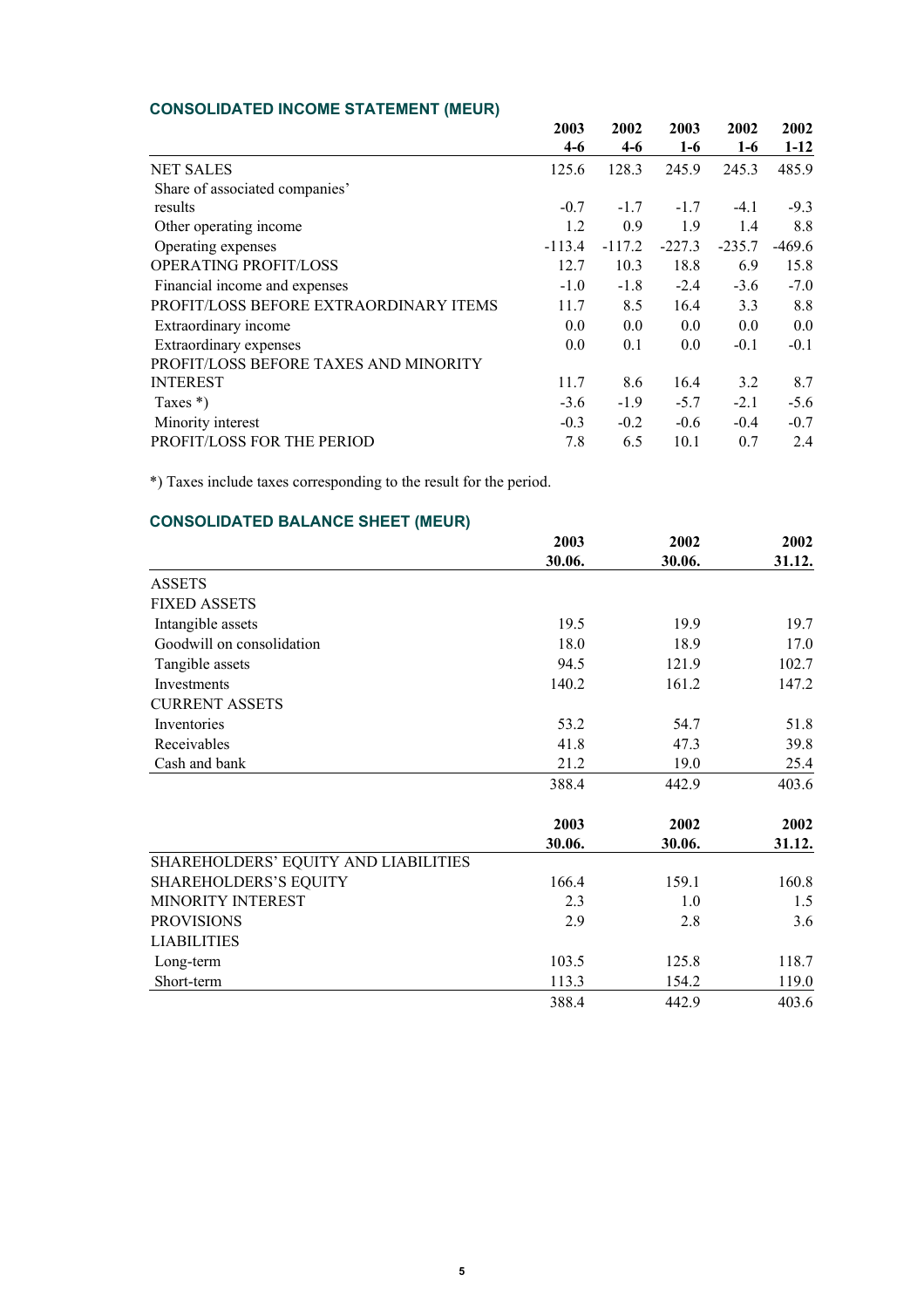# **CONSOLIDATED CASH FLOW STATEMENT (MEUR)**

|                                                  | 2003    | 2002<br>$1-6$ | 2002    |
|--------------------------------------------------|---------|---------------|---------|
|                                                  | $1-6$   |               | $1-12$  |
| Operating activities                             |         |               |         |
| Operating profit                                 | 18.8    | 6.9           | 15.8    |
| Adjustments to operating profit                  | 14.1    | 16.4          | 39.2    |
| Change in working capital                        | 10.6    | 4.0           | $-4.9$  |
| Financial items and taxes                        | $-3.5$  | 1.0           | $-3.7$  |
| Cash flow from oper. activities                  | 40.0    | 28.3          | 46.4    |
| Cash flow from inv. activities                   | $-5.5$  | $-8.4$        | 7.4     |
| Cash flow before financing activities            | 34.5    | 19.9          | 53.8    |
| Cash flow from financing activities              | $-38.7$ | $-20.1$       | $-47.6$ |
| Change in cash funds (increase $+ /$ decrease -) | $-4.2$  | $-0.2$        | 6.2     |
| Cash funds at start of period                    | 25.4    | 19.2          | 19.2    |
| Cash funds at end of period                      | 21.2    | 19.0          | 25.4    |

# **CAPITAL EXPENDITURE (MEUR)**

|                                           | 2003  |                    | 2002 2003 2002 2002 |  |
|-------------------------------------------|-------|--------------------|---------------------|--|
|                                           | $4-6$ | $4-6$ 1-6 1-6 1-12 |                     |  |
| Gross capital expenditure on fixed assets |       | 5.9 8.4 8.7 14.9   |                     |  |

# **GROUP CONTINGENT LIABILITIES (MEUR)**

|                                                    | 2003   | 2002<br>30.06. | 2002<br>31.12. |
|----------------------------------------------------|--------|----------------|----------------|
|                                                    | 30.06. |                |                |
| For own commitments                                |        |                |                |
| Pledges                                            | 0.8    | 0.8            | 0.8            |
| Mortgages on land and buildings                    | 3.6    | 7.6            | 7.3            |
| Chattel mortgages                                  | 0.2    | 5.6            | 5.6            |
| Other own commitments                              |        |                |                |
| Leasing commitments                                | 2.8    | 1.2            | 2.4            |
| Other commitments                                  | 1.3    | 1.6            | 1.4            |
| Total                                              | 8.7    | 16.8           | 17.5           |
| <b>Maturity of Group's leasing payments (MEUR)</b> |        |                |                |
| During following 12 months                         | 1.3    | 0.6            | 0.8            |
| Later                                              | 1.5    | 0.6            | 1.6            |

Most of the Group's companies operated in leased premises. The rental agreements vary in duration from 6 months to 19 years. Annual rental payments current total approx. 7.53 MEUR. Some of these business premises have been sub-let and contribute approx. 1.46 MEUR in annual rental income.

# **PER SHARE DATA (EUR)**

|                                | 2003 | 2002 | 2003  | 2002              | 2002        |
|--------------------------------|------|------|-------|-------------------|-------------|
|                                | 4-6  | 4-6  | $1-6$ | $1-6$             | $1-12$      |
| Earnings per share             | 0.50 | 0.42 | 0.65  |                   | $0.06$ 0.16 |
| Shareholders' equity per share |      |      |       | 10.58 10.12 10.23 |             |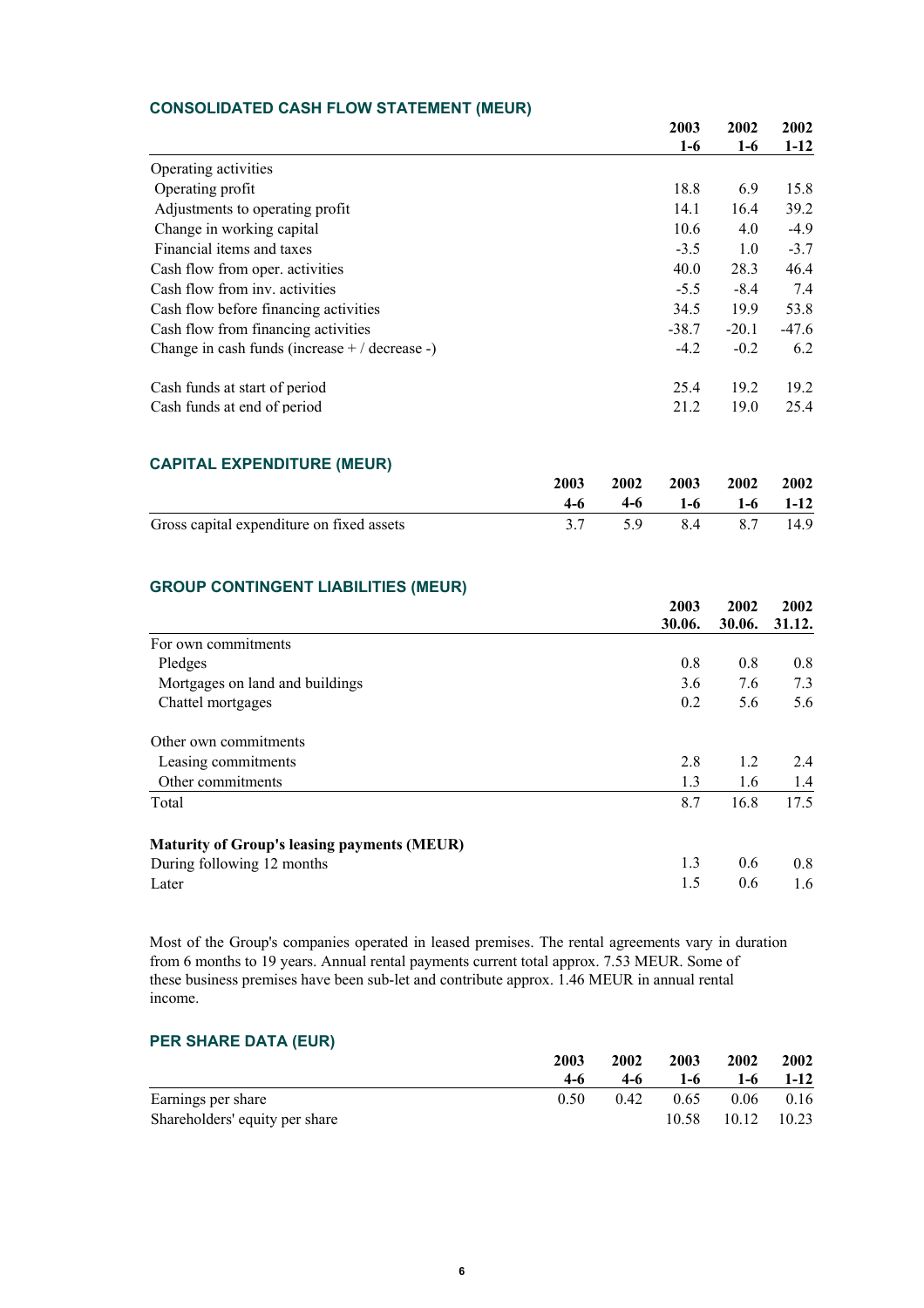| NET SALES AND OPERATING PROFIT BY QUARTER (MEUR) |        |                    |                          |      |       |
|--------------------------------------------------|--------|--------------------|--------------------------|------|-------|
|                                                  | I/2002 |                    | II/2002 III/2002 IV/2002 |      | 2002  |
| Net sales                                        | 1170   | 128.3              | 110.7                    | 1299 | 485.9 |
| Operating profit / loss                          | $-3.4$ | 10.3               | $-0.1$                   | 9.0  | 15.8  |
|                                                  |        | $I/2003$ $II/2003$ |                          |      |       |
| Net sales                                        | 120.3  | 1256               |                          |      |       |
| Operating profit / loss                          | 6.1    | 12.7               |                          |      |       |

# **ALMA MEDIA GROUP, KEY FIGURES (MEUR)**

|                                                     | 2002    | 2002    | 2002    | 2002      | 2003   | 2003    |
|-----------------------------------------------------|---------|---------|---------|-----------|--------|---------|
|                                                     | $1-3$   | $4 - 6$ | $7-9$   | $10 - 12$ | $1-3$  | $4-6$   |
| Net sales                                           | 117.0   | 128.3   | 110.7   | 129.9     | 120.3  | 125.6   |
| Operating profit/loss                               | $-3.4$  | 10.3    | $-0.1$  | 9.0       | 6.1    | 12.7    |
| Operating profit/loss as % of net sales             | $-2.9$  | 8.0     | $-0.1$  | 6.9       | 5.1    | 10.1    |
| Impact of associated companies on operating profit  | $-2.4$  | $-1.7$  | $-2.1$  | $-3.1$    | $-1.0$ | $-0.7$  |
| Profit/loss before extraordinary items              | $-5.2$  | 8.5     | $-1.9$  | 7.4       | 4.7    | 11.7    |
| Balance sheet total                                 | 456.4   | 442.9   | 431.1   | 403.6     | 411.2  | 388.4   |
| Gross capital expenditure                           | 2.8     | 5.9     | 1.7     | 4.5       | 4.7    | 3.7     |
| Gross capital expenditure as % of net sales         | 2.4     | 4.6     | 1.5     | 3.5       | 3.9    | 2.9     |
| Equity ratio, %                                     | 36.0    | 37.9    | 37.9    | 41.3      | 42.0   | 46.4    |
| Gearing, %                                          | 115.1   | 103.4   | 105.2   | 81.2      | 74.7   | 60.2    |
| Net financial expenses                              | 1.8     | 1.8     | 1.8     | 1.6       | 1.4    | 1.0     |
| Net financial expenses as % of net sales            | 1.5     | 1.4     | 1.6     | 1.2       | 1.2    | 0.8     |
| Interest-bearing net debt                           | 176.3   | 164.5   | 164.5   | 130.6     | 119.0  | 100.1   |
| Interest-bearing liabilities                        | 196.7   | 183.5   | 185.4   | 156.0     | 141.4  | 121.3   |
| Interest-free liabilities                           | 101.6   | 96.4    | 85.2    | 81.7      | 105.9  | 96.0    |
| Average number of employees                         | 3,831   | 3,943   | 3,978   | 3,839     | 3,744  | 3,856   |
| Average number of employees calculated as full-time |         |         |         |           |        |         |
| personnel                                           | 3,036   | 3,112   | 3,143   | 3,028     | 2,986  | 3,075   |
| Cash flow from operating activities / share, EUR    | 0.69    | 1.11    | $-0.14$ | 1.29      | 1.22   | 1.33    |
| Shareholder's equity / share, EUR                   | 9.74    | 10.12   | 9.94    | 10.23     | 10.12  | 10.58   |
| Earnings / share, EUR                               | $-0.36$ | 0.42    | $-0.17$ | 0.27      | 0.15   | 0.50    |
| Market capitalization                               | 336.6   | 312.0   | 305.7   | 299.1     | 275.3  | 387.6   |
| <b>NET SALES BY DIVISION (MEUR)</b>                 |         |         |         |           |        |         |
|                                                     | 2002    | 2002    | 2002    | 2002      | 2003   | 2003    |
|                                                     | $1-3$   | $4 - 6$ | $7-9$   | $10 - 12$ | $1-3$  | $4 - 6$ |
| Alpress                                             | 49.1    | 52.1    | 48.3    | 51.8      | 50.0   | 51.6    |
| <b>Broadcasting</b>                                 | 41.8    | 48.8    | 36.6    | 50.4      | 44.8   | 46.6    |
| Media Services                                      | 17.8    | 18.3    | 18.3    | 19.6      | 17.9   | 18.3    |
| <b>Business Information Group</b>                   | 10.9    | 11.5    | 9.2     | 11.6      | 11.6   | 12.2    |
| Parent company                                      | 3.4     | 3.4     | 3.4     | 3.4       | 3.3    | 3.4     |
| Intragroup net sales                                | $-6.0$  | $-5.9$  | $-5.1$  | $-6.9$    | $-7.3$ | $-6.4$  |
| Total                                               | 117.0   | 128.3   | 110.7   | 129.9     | 120.3  | 125.6   |